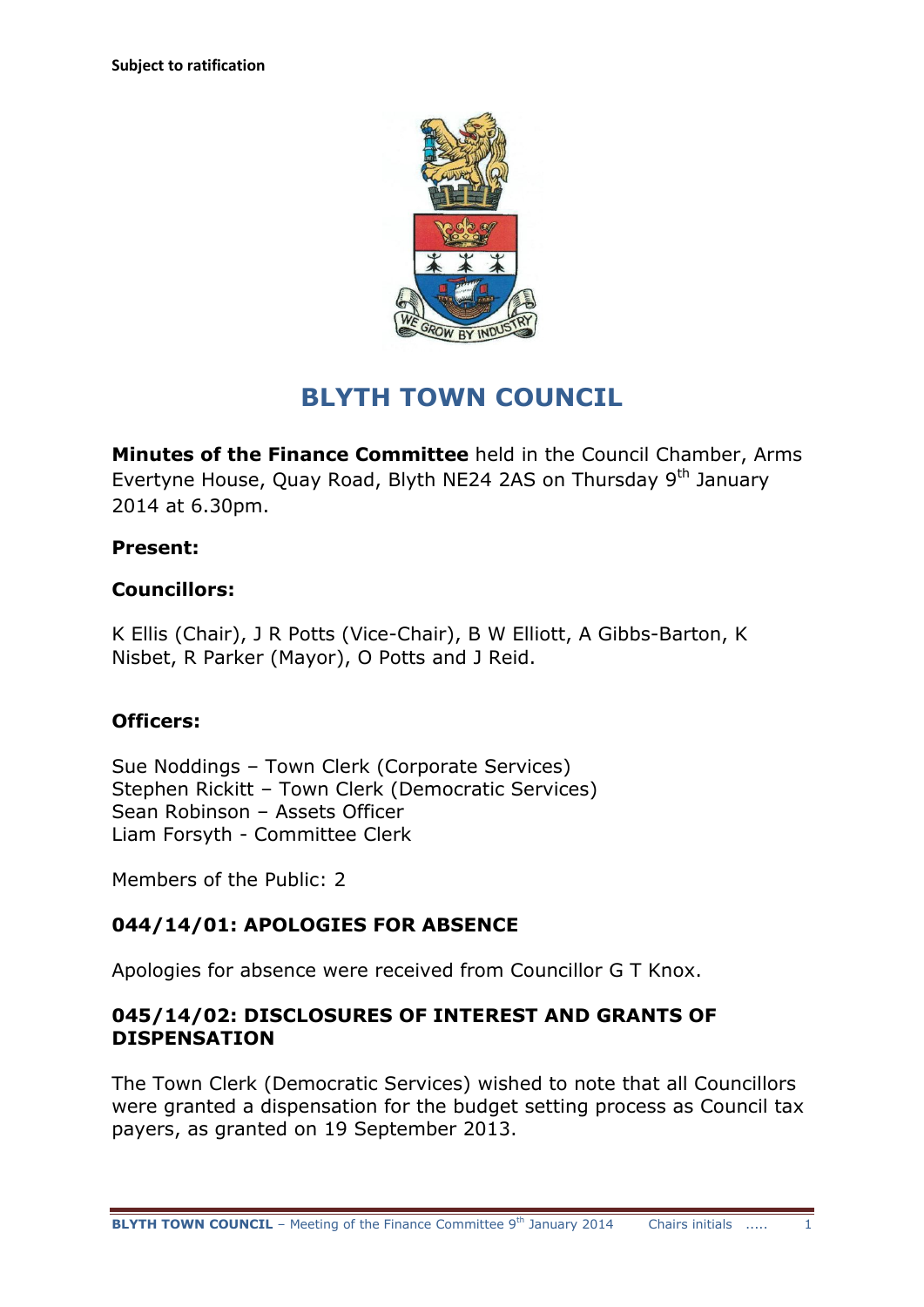## **046/14/03: MINUTES OF THE FINANCE COMMITTEE 7 TH NOVEMBER 2013**

The Minutes of the Finance Committee held on 7 November 2013 were **AGREED** by the Committee and signed by the Chair.

## **047/14/04: UPDATE ON THE FINANCIAL REPORTS:-**

#### 4.1 Update on the Co-Operative Bank

The Town Clerk (Corporate Services) noted that she had been kept informed by the bank regarding ongoing developments. It was noted that any investigations involving the role of the Co-op's previous managing director were likely to have no effect on Blyth Town Council's account.

#### 4.2 Update on the Investment Accounts Future Investments

An update was provided by the Town Clerk (Corporate Services).

The Committee **AGREED** that they would you continue with the pattern of investments currently operational.

#### 4.3 Update on Management Control Reports

An update was provided by the Town Clerk (Corporate Services). It was commented that the focus had been upon highlighting committed expenditure.

#### 4.4 Budgetary Update and Revisions

An outline was provided regarding committed expenditure concerning the Assets Committee and including areas such as playgrounds and the refurbishments and maintenance of the Broadway Toilets.

## **048/14/05: THE BUDGET & PRECEPT FOR 2014/2015**

The Chair of the Committee, Councillor K Ellis provided the Committee with an outline of the context and background information concerning potential partnership working arrangement with Northumberland County Council.

The Town Clerk (Corporate Services) enquired as to how the proposal from the Town Clerk (Democratic Services) regarding the grants officer had arisen from. Councillor K Ellis commented that this had arisen from a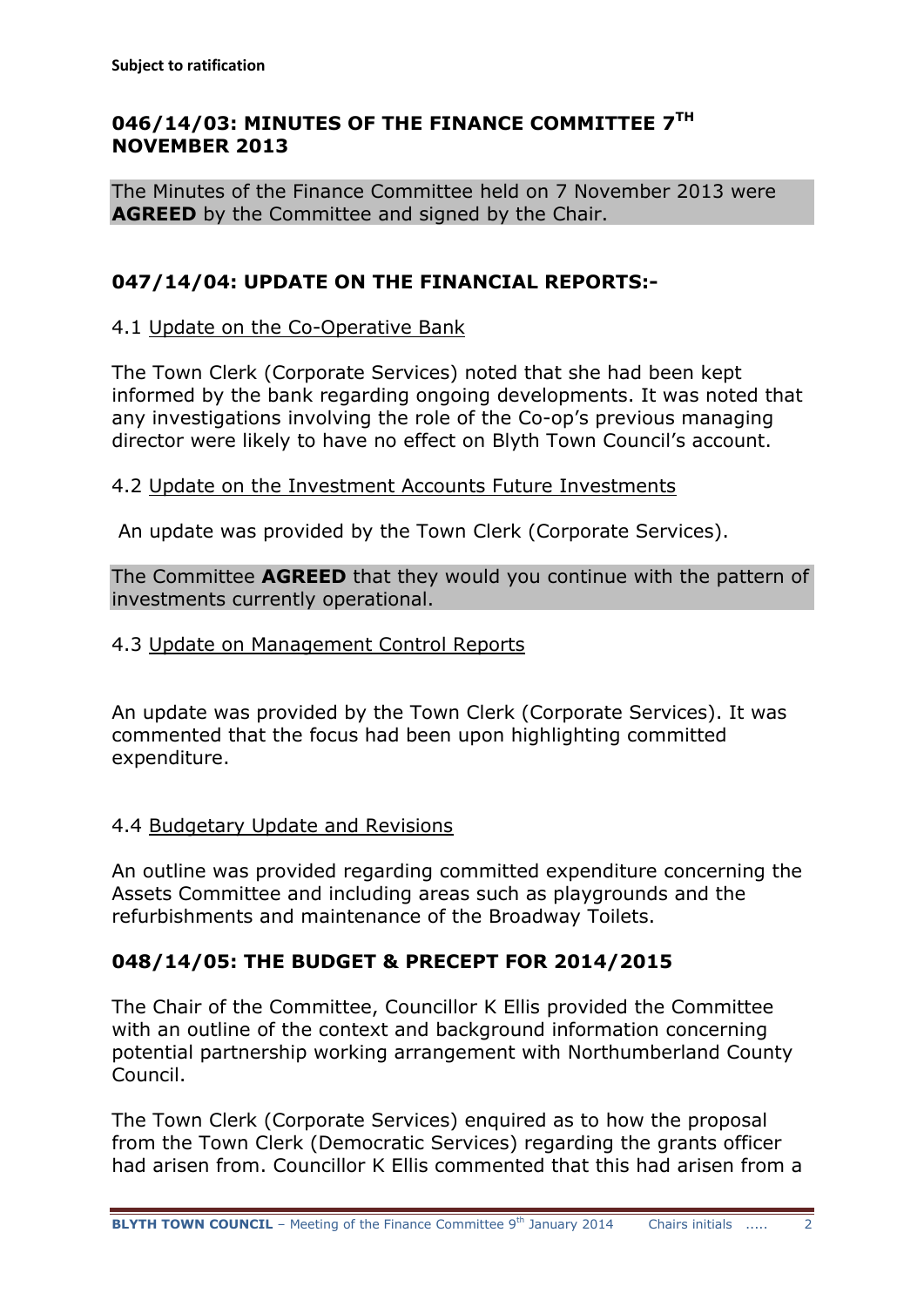Labour group meeting and was in order to address misgivings with the spreadsheet system and related legality.

The Town Clerk (Corporate Services) commented that she was concerned relating the lack of information regarding the post and associated expenditure. It was also commented that the Full Council had only recently agreed the proposed staff structure for the coming year. It was further noted that it was her belief that this sort of advice would be better provided by experts and that it had already been proposed that Blyth Town Council use the Services of Thom Bradley's team at CVA. Councillor A Gibbs-Barton commented that whilst he understood this theory, that he did not believe that this was the responsibility of Blyth Town Council.

Councillor K Ellis replied that as Northumberland County Council is set to cut its funding to the voluntary sector that there is a need to explore new avenues and areas.

Councillor B W Elliott sought clarification regarding areas in the proposal and areas such as proposed spending in the Community Grants Committee. Regarding the Community Grants Committee, Councillor JR Potts Commented That the Proposed Increase Involved the Amalgamation Two Previous Subheadings within the Accounts Related to Ward Spending As Well As a Small Increase to Acknowledge the Demand for Community, Grants within Blyth.

The Town Clerk (Democratic Services) Commented That the Proposal Represented a Structured Allocation.

Discussion was then made regarding the proposal to subdivide the funds for Community Grants, in order to allocate funds specifically for community organisations, such as community centres within the town.

Councillor A Gibbs Barton admitted that he was against the split as it implies presupposing an agreement to provide funding to the community centres.

Councillor J R Potts provided an outline of what represented a Community Organisation, noting how this had arisen from the development of the application and its associated form.

The Committee considered the revised budget proposals together with a report suggesting that a provision was made for a Grants Officer contingent upon an examination of the need for that post.

Councillor J R Potts commented that he sought clarification regarding the proposed assets budget, noting that he would be seeking further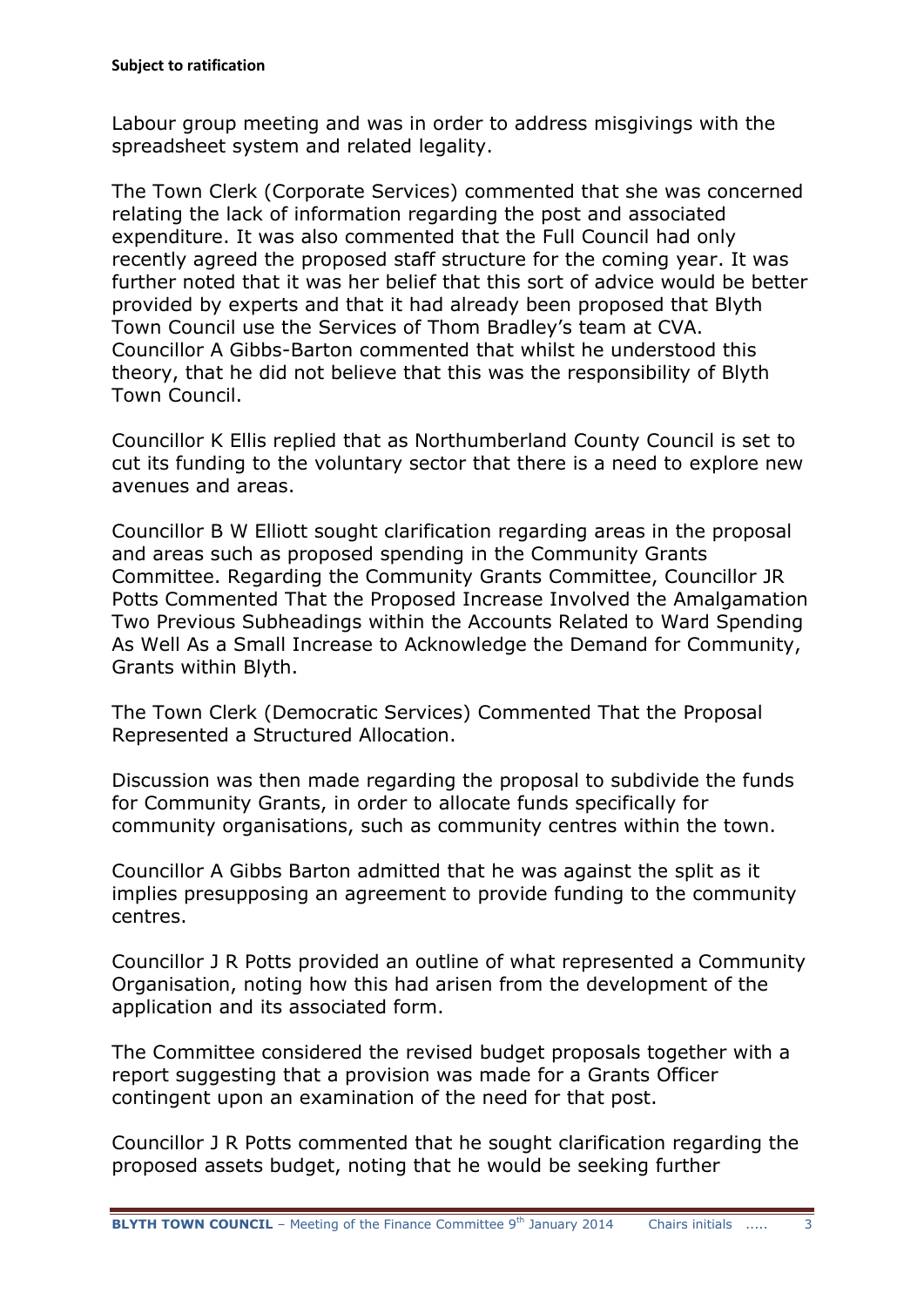information in a broken down format. The Town Clerk (Corporate Services) stated that she would provide more detail in advance of the Council Meeting to be held on the  $16<sup>th</sup>$  January 2014.

The Mayor, Councillor R Parker commented and explained how it was his belief that this represented the best proposal for Blyth Town Council, citing such areas as the provision of five new dedicated members of the partnership workforce and the enhanced input that would be experienced.

Discussion was then held regarding practical expenses, including the potential costs of leasing grass cutting machines, road sweepers and the practical implications of delivering an enhanced maintenance strategy.

Councillor J R Potts commented that this increase representative third of the budget and reiterated the need for if such a project is to proceed that it works, and is based on a legally binding partnership agreement.

Councillor A Gibbs-Barton enquired as to whether there is an update regarding potential capping of the parish councils across England and whether this would as rumoured, be based upon a percentage increase. The Town Clerk (Democratic Services) commented that this remained in the hands of the DCLG, however is being monitored by all within the Office.

Councillor K Ellis commented that at present all of the Council's within South-East Northumberland were looking at such agreements.

The Mayor, Cllr R Parker provided a further outline, acknowledging the aforementioned concerns but also stating how the arrangement once explained and budgeted for appropriately, represents the best deal for the people of Blyth.

The following amendments were proposed and seconded:

1. Councillor J R Potts proposed that code 1115 be split into two headings, with a new heading accounting for the £75,000 for the Community Organisations. This was **AGREED** by 5 votes to 3.

2. Councillor A Gibbs-Barton proposed that codes 1101 and 1106 be reinstated. This was **DEFEATED** by 3 votes to 5.

3. Councillor A Gibbs-Barton proposed that no provision be made for a Grants Officer. This was **AGREED** by 5 votes to 3.

4. Councillor J R Potts proposed that the amount from balances be increased to reduce the recommended precept to below £1M. This was **AGREED** nem con.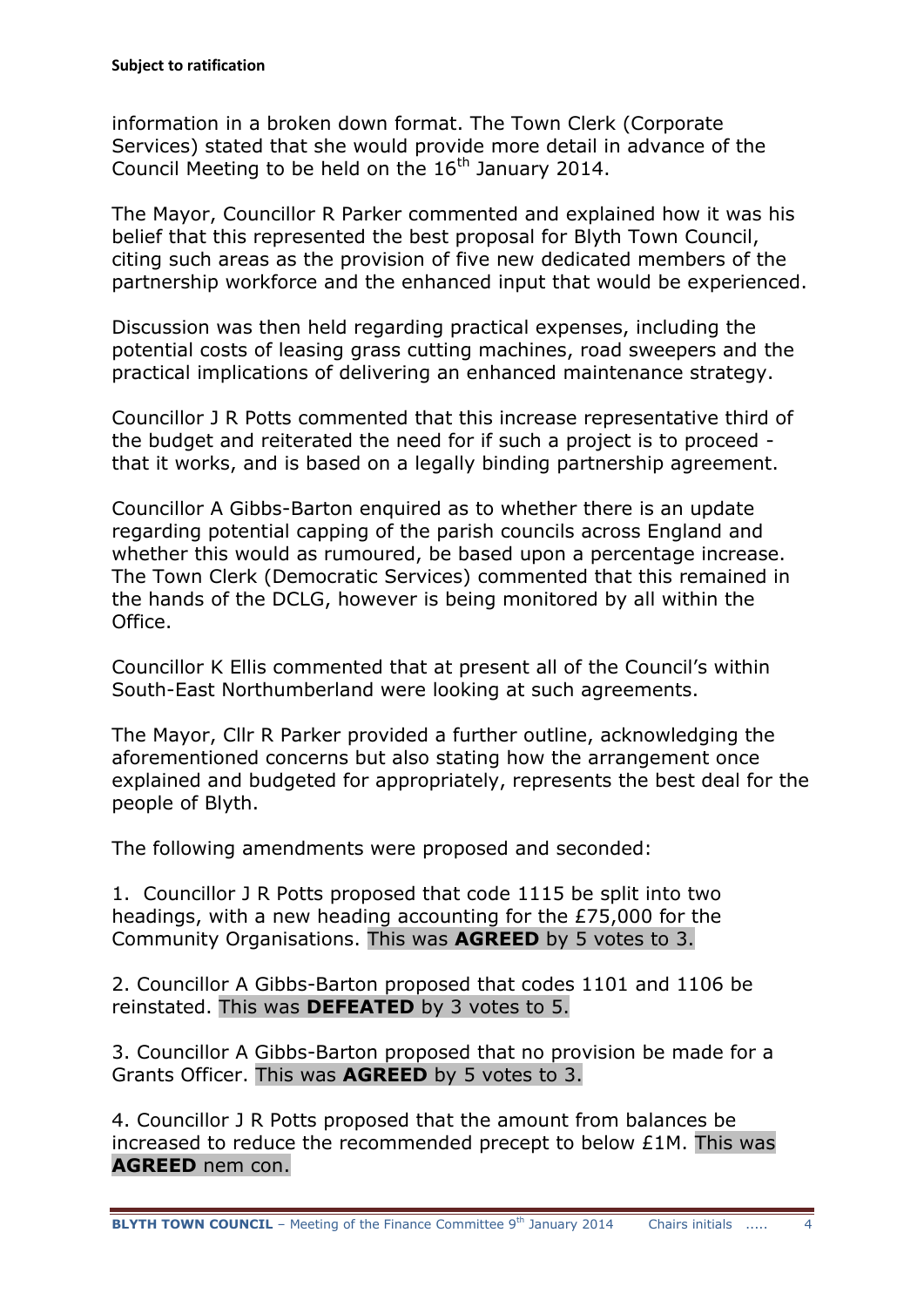With those amendments, the Committee **AGREED** to forward the proposed budget for decision at the Full Council.

## **049/14/06: ANY OTHER BUSINESS AND ITEMS FOR URGENT ATTENTION**

On the recommendation of the Town Clerk (Corporate Services), The Committee **AGREED** to recommend to the Council that, with effect from the date of the Council, any expenditure agreed by a Committee should include the budget code within the resolution from recording in the Minutes.

Councillor JR Potts enquired as to whether the Town Clerk's new the figure for the amount of Band D properties within Blyth. The Town Clerk (Corporate Services) replied that this figure was 8381.09.

#### **050/14/07: DATE OF THE NEXT MEETING**

It was **AGREED** that the next meeting of the Finance Committee is to be held on Thursday 13<sup>th</sup> March 2014 at 6.30pm in the Council Chamber at Arms Evertyne House.

#### **MEETING CLOSED AT 7.30pm.**

Confirmed as a true record

And signed by the Chair ..............

Date..................

#### **MEMBERS OF THE COMMITTEEE**

#### **Councillors:**

K Ellis (Chair) J R Potts (Vice-Chair) B Elliott A Gibbs-Barton G T Knox K Nisbet